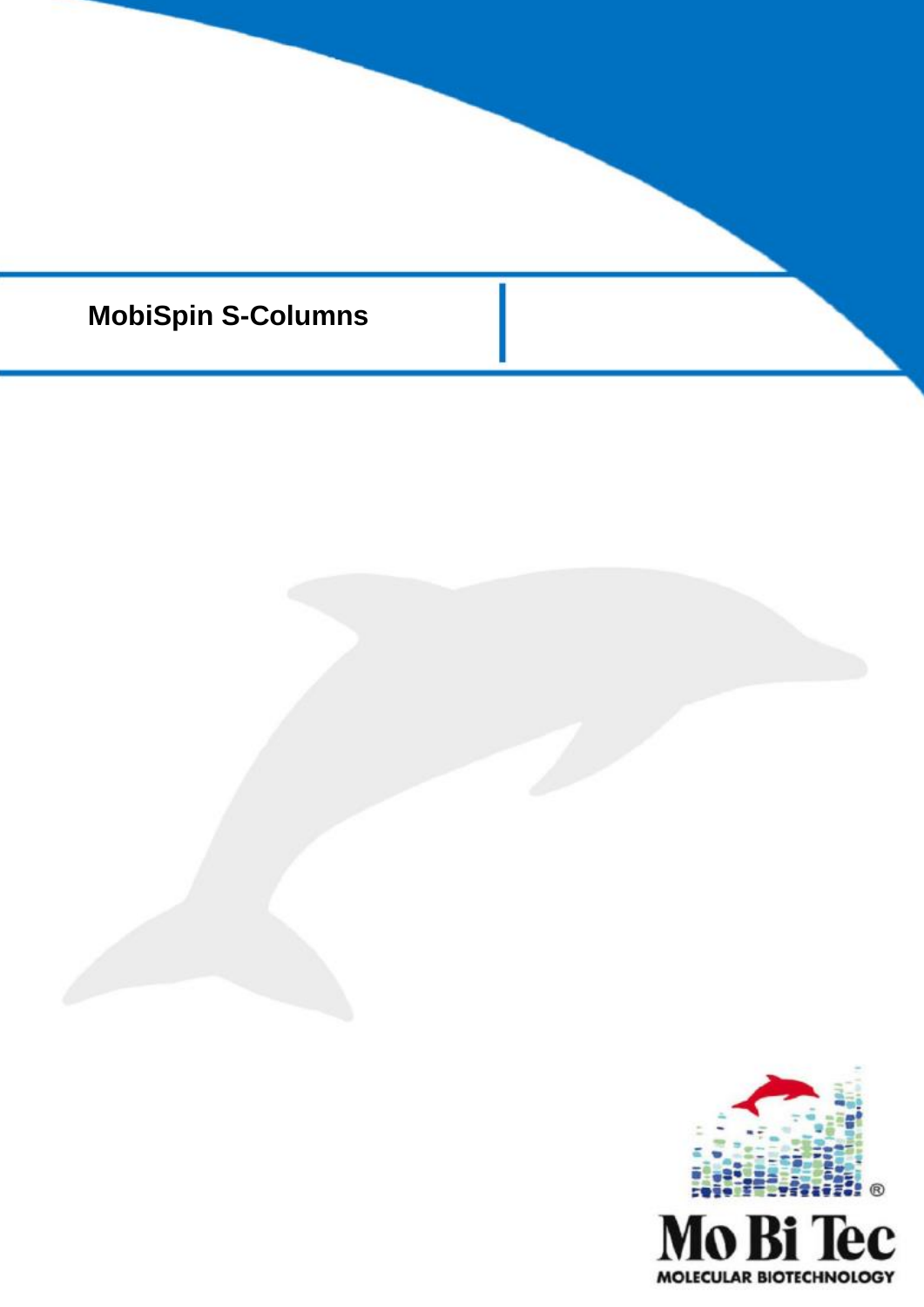## **Contents**

l,

| 3.1. |  |
|------|--|
| 3.2. |  |
| 3.3. |  |
|      |  |
|      |  |
|      |  |
|      |  |
|      |  |
|      |  |
|      |  |
|      |  |
|      |  |
|      |  |
|      |  |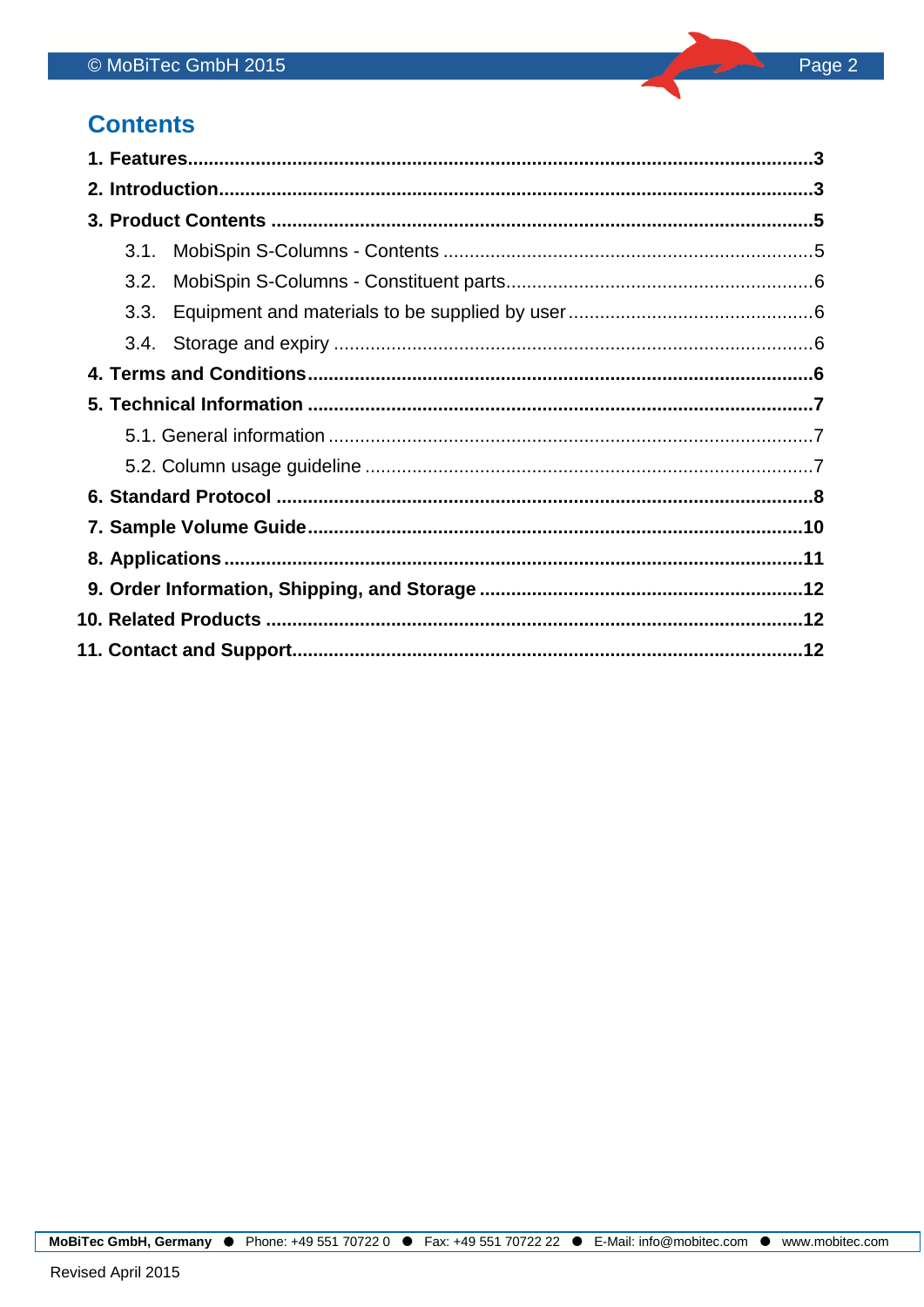## <span id="page-2-0"></span>**1. Features**

Removing salts and other small molecules from biomolecules is often essential for downstream processes. MobiSpin Columns are developed for rapid and efficient routine separation tasks regarding DNA and RNA.

- Compatible with laboratory standard
- Columns are pre-packed, equilibrated, and ready to use
- Very fast procedure: sample purification in less than 4 minutes
- Easy handling: spin, load sample, spin, and collect the purified product
- Reproducible results with simplified protocols
- Numerous samples can be processed simultaneously
- No sample dilution
- Large number of applications, e.g.,
	- buffer exchange,
	- nucleotide removal,
	- plasmid, oligo, and PCR reaction purification
	- removal of unincorporated dyes or dye terminators

# <span id="page-2-1"></span>**2. Introduction**

MobiSpin S-Columns pre-packed with Sephacryl<sup>®</sup> HR matrices are designed for a wide variety of separation tasks such as nucleic acid purification. They function by the proven principle of size-exclusion chromatography. The columns combine the effectiveness of gel filtration with speed of centrifugation. The pore size of the filled-in matrix determines which molecules are small enough to enter the pores of the matrix beads and which molecules are too large. In this way nucleic acid molecules larger than the pore size are excluded from the resin and located in the void volume. These molecules move quickly through the matrix bed when the column is centrifuged. Molecules smaller than the pore size, like hydrated salt ions, do enter the pores of the matrix beads and are held back. A detailed overview on the functional principle is given in figure 1.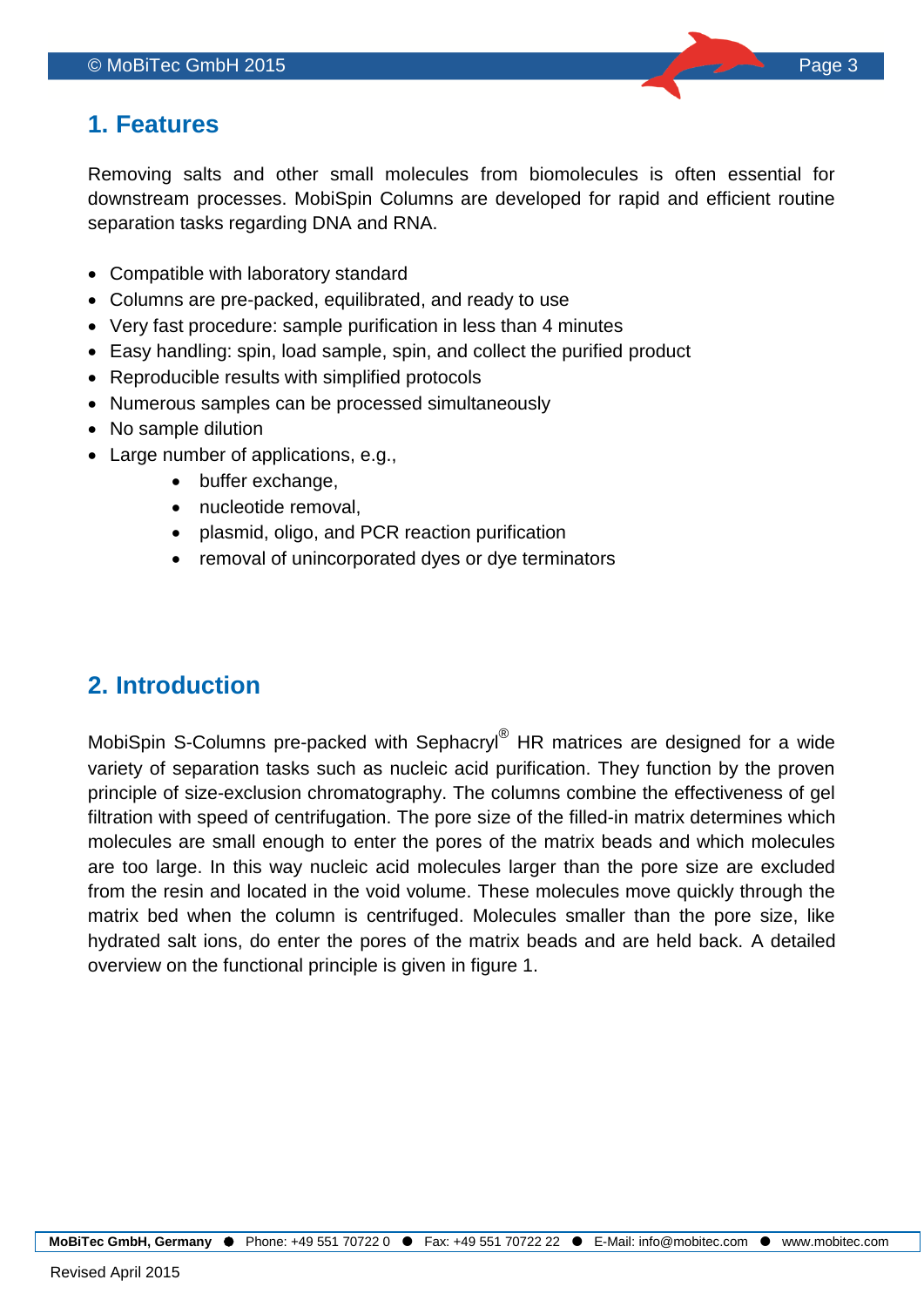#### © MoBiTec GmbH 2015 Page 4



#### **Fig. 1: MobiSpin Size-Exclusion Chromatography**

Molecules larger than the matrix pore size cannot enter the matrix beads. They appear only in the matrix void volume between the beads. From the inter-bead space they can be recovered by spinning the column in a collection tube in a benchtop centrifuge. Strong spinning elutes the column void volume without dilution. Molecules smaller than the matrix pore size and hydrated salt ions located inside the matrix beads are not eluted by spinning.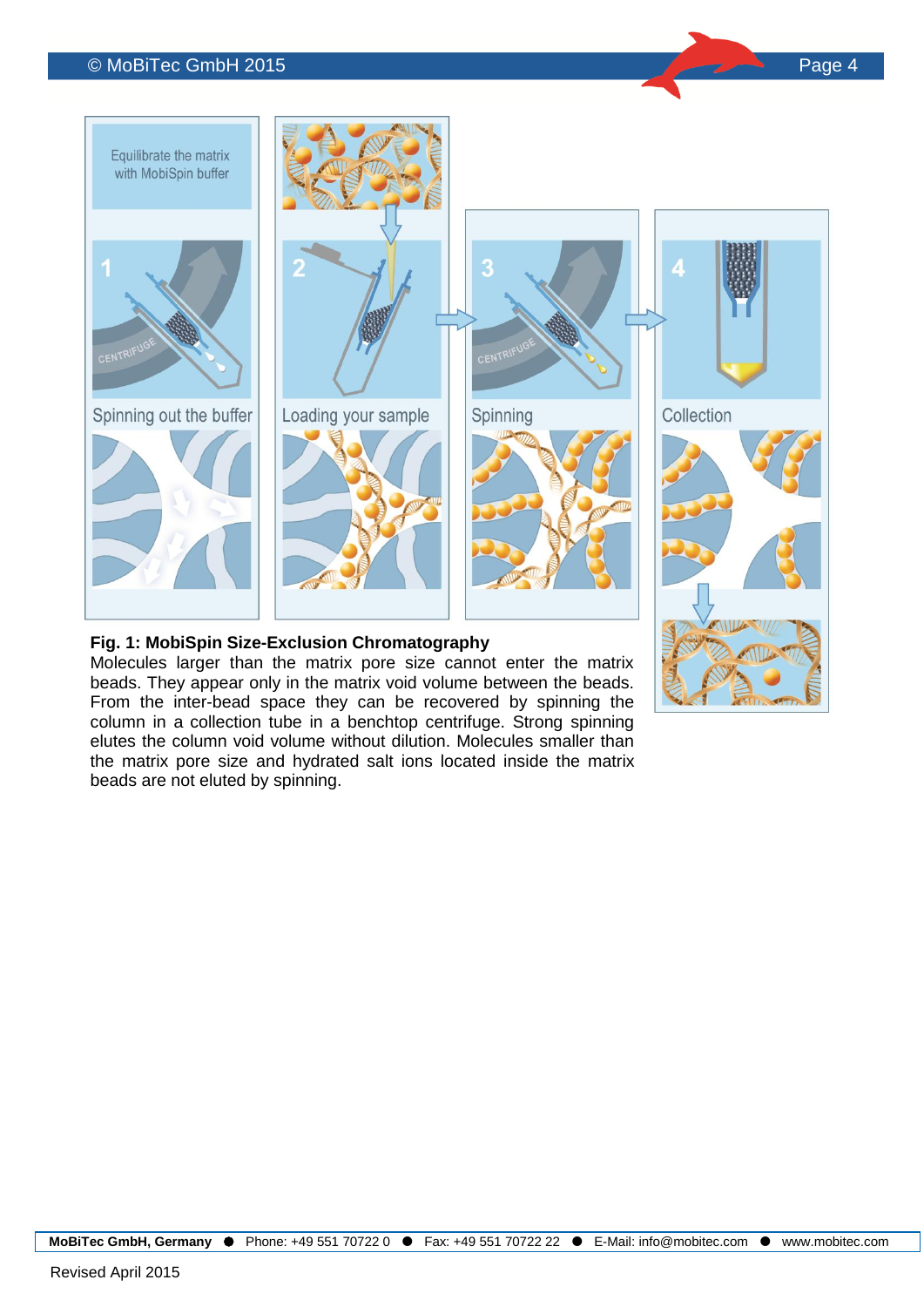## <span id="page-4-0"></span>**3. Product contents**

### <span id="page-4-1"></span>**3.1. MobiSpin S-Columns - Contents**

| Order#        | <b>Product</b>                | <b>Components included</b>                              |
|---------------|-------------------------------|---------------------------------------------------------|
| <b>SCO200</b> | MobiSpin S-200 Columns        | 20 columns, pre-packed with Sephacryl®<br>S-200         |
|               |                               | resin, equilibrated in MobiSpin<br><b>Buffer</b><br>HR. |
|               |                               | (10 mM Tris/HCl pH 7.6; 1 mM EDTA)                      |
|               | SCO300 MobiSpin S-300 Columns | 20 columns, pre-packed with Sephacryl® S-300            |
|               |                               | HR resin, equilibrated in MobiSpin Buffer               |
|               |                               | (10 mM Tris/HCl pH 7.6; 1 mM EDTA)                      |
|               | SCO400 MobiSpin S-400 Columns | 20 columns, pre-packed with Sephacryl® S-400            |
|               |                               | HR resin, equilibrated in MobiSpin Buffer               |
| ⋒             |                               | (10 mM Tris/HCl pH 7.6; 1 mM EDTA)                      |

Sepharcyl<sup>®</sup> is a registered trademark of GE Healthcare

The column caps and their corresponding labels are color-coded for easy identification:

| MobiSpin S-200 Columns: | Red cap and label    |
|-------------------------|----------------------|
| MobiSpin S-300 Columns: | Green cap and label  |
| MobiSpin S-400 Columns: | Yellow cap and label |



**Fig.2**: **MobiSpin S-Columns** with color-coded caps for easy identification (red: S-200, green: S-300, yellow: S-400)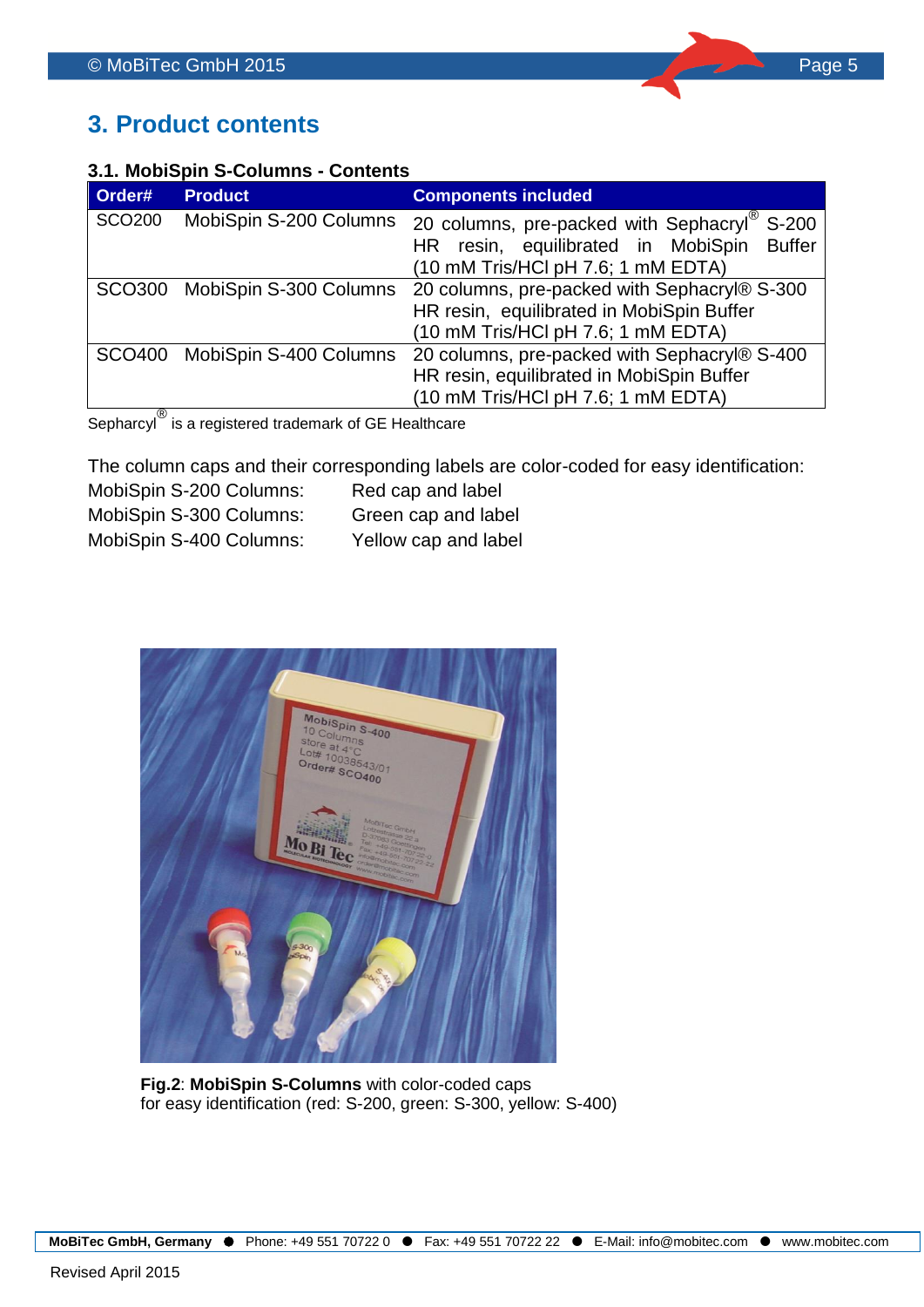### <span id="page-5-0"></span>**3.2. MobiSpin S-Columns - Constituent parts**



#### **Fig. 3: MobiSpin S-Column**

The MobiSpin S-Column is closed with a screw cap and contains the Sephacryl<sup>®</sup> HR matrix equilibrated with MobiSpin Buffer. The tip of the MobiSpin Column is a fixed snap-off plug. Prior to the first centrifugation step it has to be bent down and removed. The plug can be reused for closing by turning it upside down.

### <span id="page-5-1"></span>**3.3. Equipment and materials to be supplied by user**

- Microliter pipettes
- Standard microcentrifuge for 1.5 ml and 2 ml microcentrifuge tubes
- Microcentrifuge tubes 1.5 ml or 2 ml (as actual sizes differ, please check suitability in advance)

### <span id="page-5-2"></span>**3.4. Storage and expiry**

MobiSpin S-Columns are storable at 4 °C for at least one year.

### <span id="page-5-3"></span>**4. Terms and Conditions**

For research use only. NOT recommended or intended for diagnosis of disease in humans or animals. Do NOT USE internally or externally in humans or animals. All chemicals should be considered as potentially hazardous. Only persons trained in laboratory techniques and familiar with the principles of good laboratory practice should handle these products. Suitable protective clothing such as laboratory overalls, safety glasses, and gloves should be worn. Care should be taken to avoid contact with skin or eyes; if contact should occur, wash immediately with water.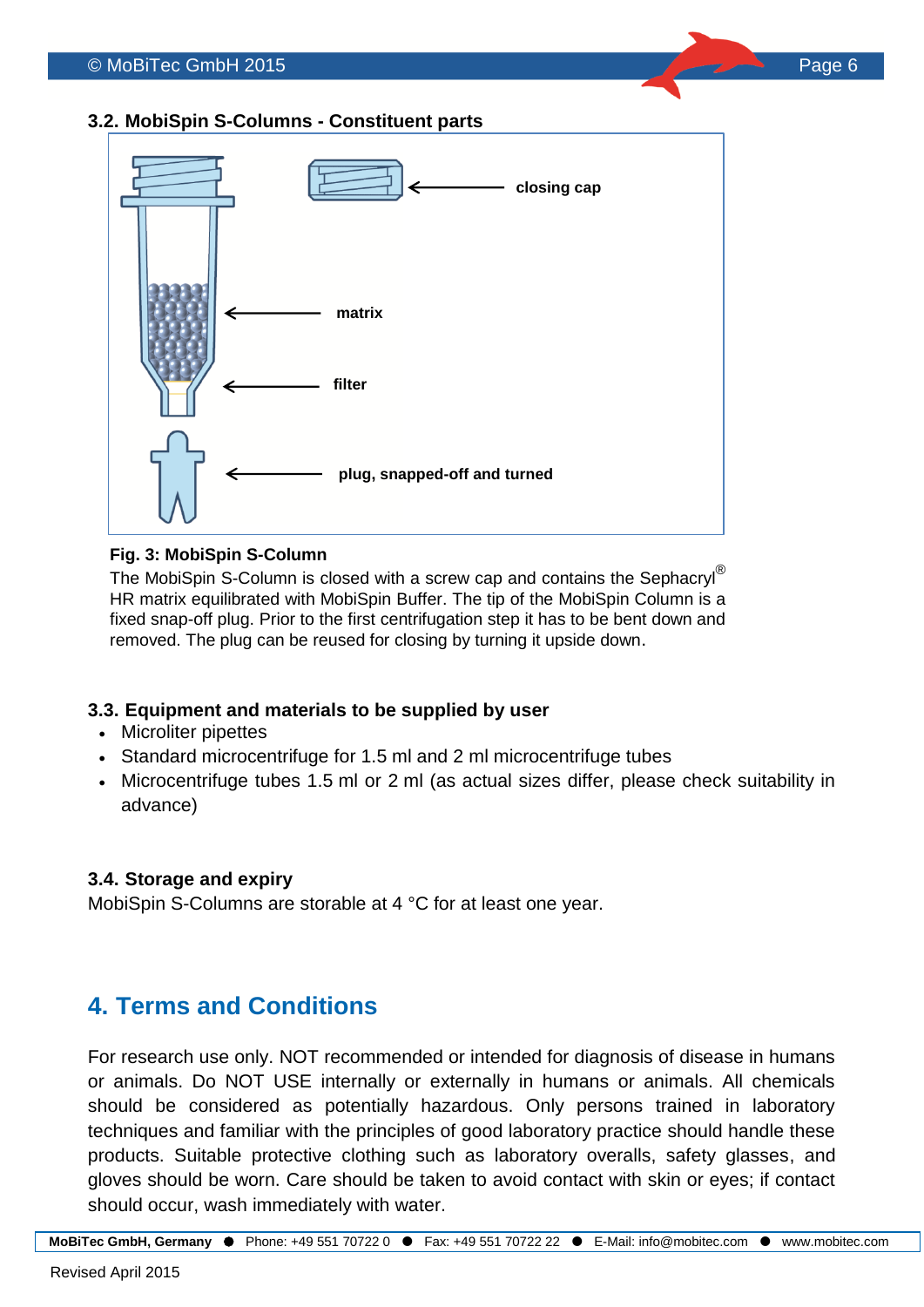#### © MoBiTec GmbH 2015 Page 7

**Product warranty is limited** to our liability to replacement of this product. All other warranties, expressed or implied, including but not limited to any implied warranties of merchantability or fitness for a particular purpose, are excluded and do not apply. We shall have no liability for any direct, indirect, consequential, or incidental damages arising out of the use, the results of use, or the inability to use this product.

### <span id="page-6-0"></span>**5. Technical Information**

#### **5.1.General information**

When used in a spin column format, gel filtration resins do not show a fixed exclusion limit. This is only meaningful in continuous flow processes where molecules (being purified via gel filtration resins) have sufficient time to reach equilibrium between the time spent in the pores of the gel matrix and the time spent in the eluent stream.

Using spin-column chromatography, the observed exclusion properties allow the product to pass through the gel while smaller sample impurities are retained. This depends on distinct factors, e.g. the sample volume, the size and three-dimensional structure of the product, the g forces used in the purification process, the resin used as well as the depth of the resin bed.

The MobiSpin Columns are designed for a wide variety of nucleic acid purification applications. When choosing the appropriate column for a particular application, a few issues need to be considered to determine the resin which is best suited for that application. Specifically, an estimate must be made of the size of the impurities in the sample relative to the size of the product being isolated. The compromise between sample purity and product yield must also be considered. Please refer to the "Sample Volume Guide" on page 10 to determine the conditions which are recommended for each specific application. Some general guidelines to follow when determining the appropriate purification conditions are discussed below.

### **5.2.Column usage guidelines**

- 20 x rule: for obtaining optimal results, the smallest product being purified should be at least 20 times larger than the largest impurity. A difference in size smaller than 20-fold may affect either purity or yield.
- Purity versus yield: since purity is generally inversely proportional to yield, larger sample volumes will give higher yields but lower purities, and vice versa. Therefore, a general rule for any particular volume is: the larger the pores size of the resin, the greater the purity and the lower the yield of the resulting product. Gel filtration matrices with higher pore size (S-300, S-400) usually retain more product than matrices with smaller pore size (e.g., S-200).
- Non-specific binding: the MobiSpin Columns exhibit only insignificant non-specific binding, allowing purification of samples in the nanogram range. For each resin type there is a uniform proportional loss of sample due to the nature of the process.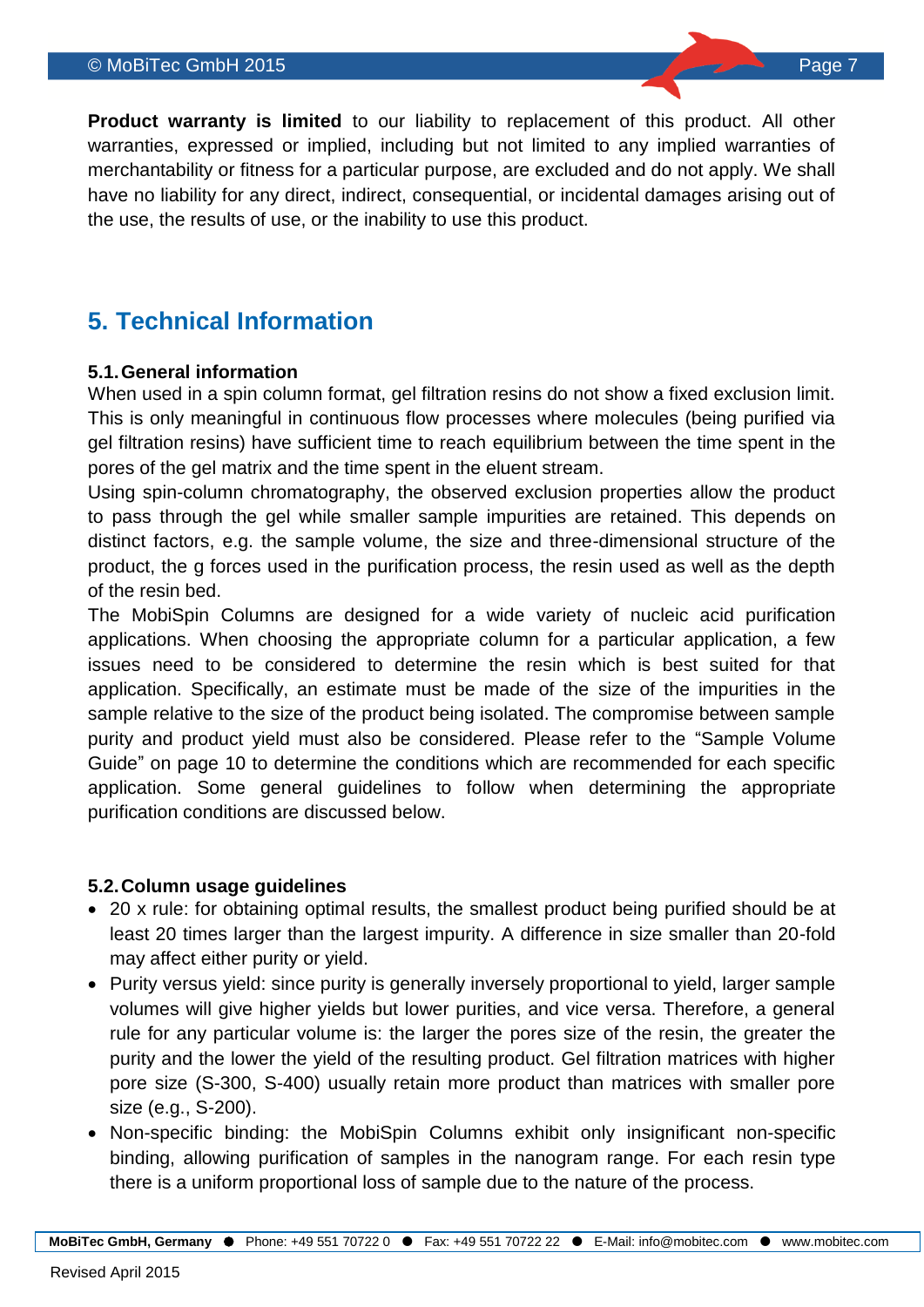- Retention: for a given sample volume, product retention inversely correlates to molecular size. As the size of the product increases, its relative retention decreases.
- Optimizing: in general, we recommend loading volumes of 25-100 µl for all applications. For occasions in which the current sample volume is different from those recommended in the Sample Volume Guide on page 10, we recommend the following sample adjustments:
	- 1) For large sample volumes, apply an aliquot of the sample to the column. More than one column can be used if the total sample volume exceeds the recommended sample volume for a particular application.
	- 2) For small sample volumes, dilute the sample to a larger volume to increase product recovery.
	- 3) Precipitate the sample and redissolve in an appropriate volume.

# <span id="page-7-0"></span>**6. Standard Protocol**

- Resuspend the resin in the column by vortexing.
- Bend off the tip of the column and loose the cap one fourth turn.
- Place the column in a 1.5 ml or 2 ml microcentrifuge tube.
- Pre-spin the column 1 minute at 800 x g in a microcentrifuge with a fixed-angel rotor.

**Note:** before using a MobiSpin Column, it may be of significant importance to calculate the speed at which the column should be centrifuged. The calculation of the appropriate centrifugation speed ensues from the following formula:

RCF = (1.12) x (r) x (rpm/1000)<sup>2</sup>,

whereby RCF is the relative centrifugal force, r the radius measured in mm from the center of the spindle to bottom of rotor bucket, and rpm the revolutions per minute.

Example: for a force of 800 g the above equation resolves to

rpm =  $1000 \sqrt{714/r}$ 

r = radius in mm measured from center of spindle to bottom of rotor bucket

rpm = revolutions per minute

With a rotor having a radius of 110 mm, the appropriate speed would be 2548 rpm.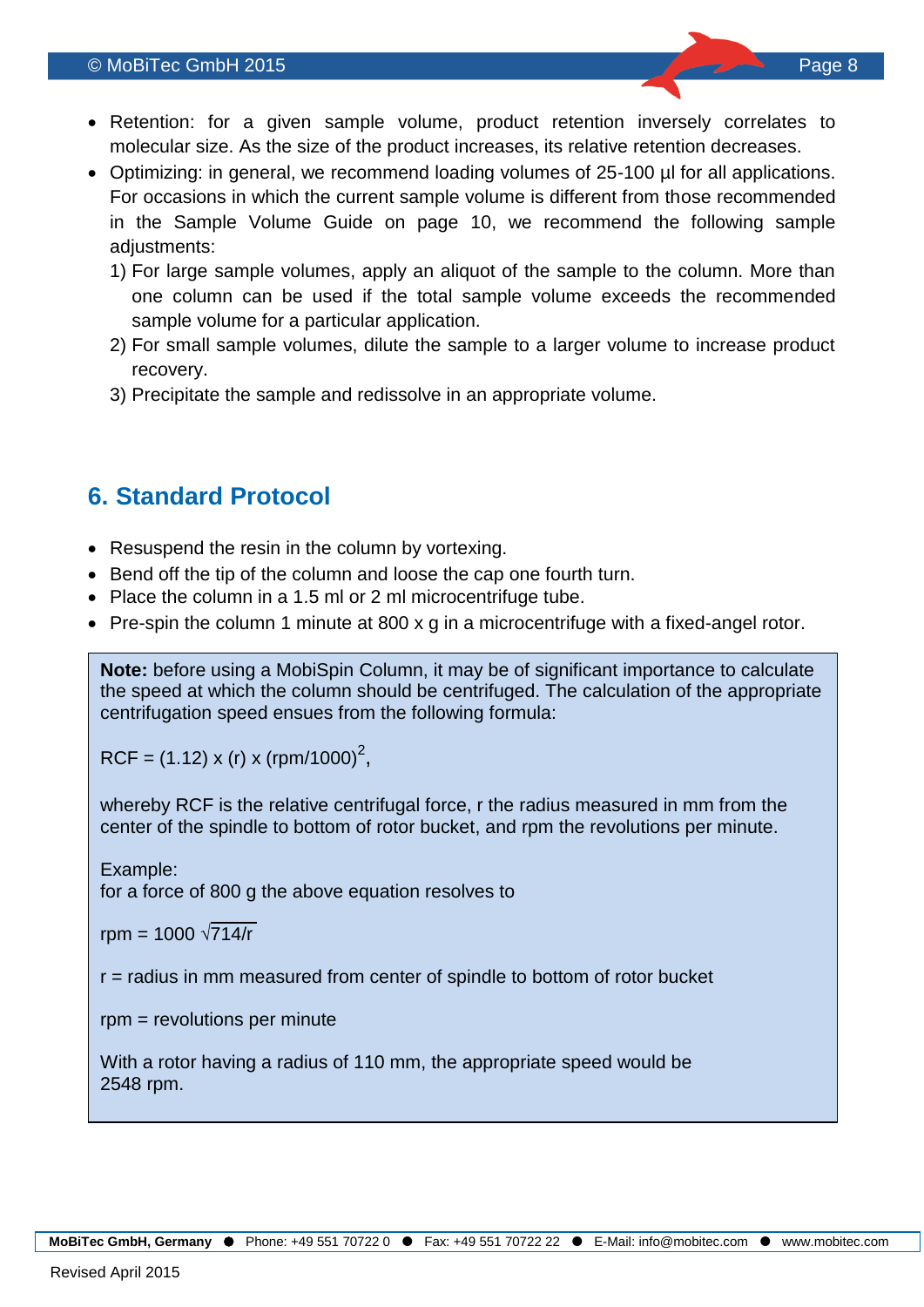- Use the column **immediately** after removing the equilibration buffer from the resin to avoid drying up!
- Place the column in a new 1.5 ml tube and slowly apply the sample (10-100 µl) to the upper side of the slanted matrix surface as shown in Fig. 4. Take care not to disturb the bed!
- Spin the column 2 minutes at 800 x g. The purified sample is collected in the bottom of the support tube.

**Fig. 4**: Load the sample onto the higher side of the slanted matrix surface. For subsequent centrifugation the column should be placed with the higher side of the slanted matrix toward the center of the rotor.

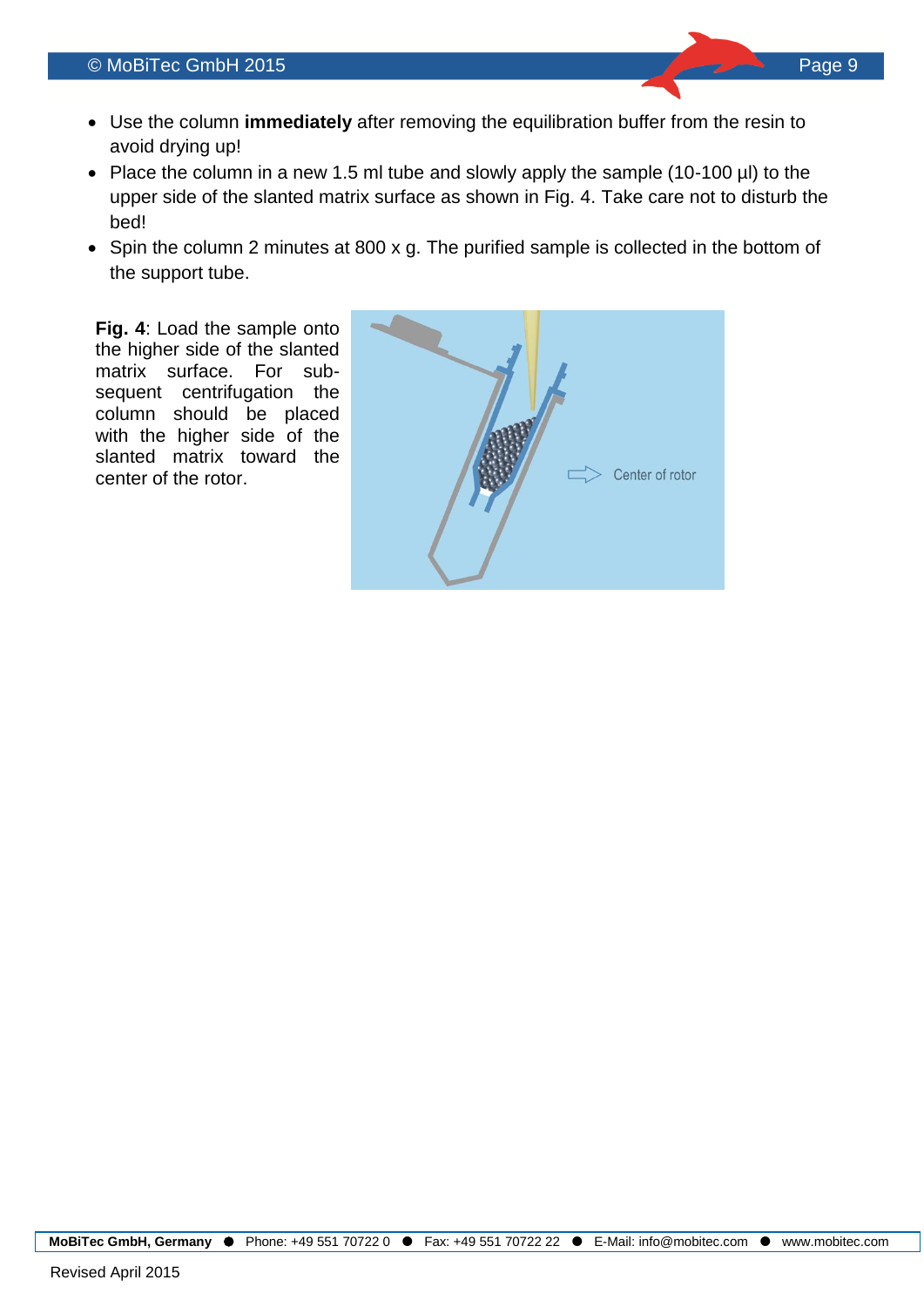## <span id="page-9-0"></span>**7. Sample Volume Guide**

| >20-mers           | >50-mers           | >200-mers          | >500-mers          |                   |               |
|--------------------|--------------------|--------------------|--------------------|-------------------|---------------|
|                    | S-400 (50-100 µl)  | S-400 (50-100 µl)  | S-400 (50-100 µl)  |                   |               |
| S-300 (25-50 µl)   | S-300 (25-75 µl)   | S-300 (25-75 µl)   | S-300 (25-75 µl)   | <b>NTPs/salts</b> |               |
| S-200 (25-50 µl)   | $S-200$ (25-50 µl) | S-200 (10-50 µl)   | S-200 (10-50 µl)   |                   | Size          |
|                    | S-400 (50-100 µl)  | S-400 (50-100 µl)  | S-400 (50-100 µl)  |                   |               |
| S-300 (25-50 µl)   | S-300 (25-75 µl)   | S-300 (25-75 µl)   | S-300 (25-75 µl)   | 8-mers            |               |
| $S-200$ (25-50 µl) | $S-200$ (25-50 µl) | S-200 (10-50 µl)   | S-200 (10-50 µl)   |                   | Contamination |
|                    | S-400 (50-100 µl)  | S-400 (50-100 µl)  | S-400 (50-100 µl)  |                   |               |
|                    | S-300 (25-50 µl)   | $S-300$ (25-50 µl) | $S-300$ (25-50 µl) | 18-mers           |               |
|                    |                    | S-200 (10 µl)      | S-200 (10 µl)      |                   | Maximum       |
|                    |                    |                    | S-400 (25-50 µl)   |                   |               |
|                    |                    |                    | S-300 (10 µl)      | 25-mers           |               |
|                    |                    |                    | S-200 (10 µl)      |                   |               |

### **Minimum Product Size**

### **Table 1: Sample Volume Guide**

Sample volumes have been tested for each of the matrices S-200, S-300, and S-400. The recommended sample volume, as well as the matrix suited best for your particular application, can be found at the intersection of the minimum product size (horizontal) and the estimated maximum contaminant size (vertical). Example: to separate an 8-mer contaminant from a 100 bp molecule, check the table at the 8-mers row and the >50-mers column. Dependent on your sample volume select S-200 (if your sample volume is 25- 50 µl), S-300 (if you sample volume is 25-75 µl), or S-400 (if your sample volume is 50-100 µl). This table is intended only as a general guideline. Personal experience and judgement should be used when making the final selection of matrix type for your particular application. When in doubt, apply a sample volume of 50 µl.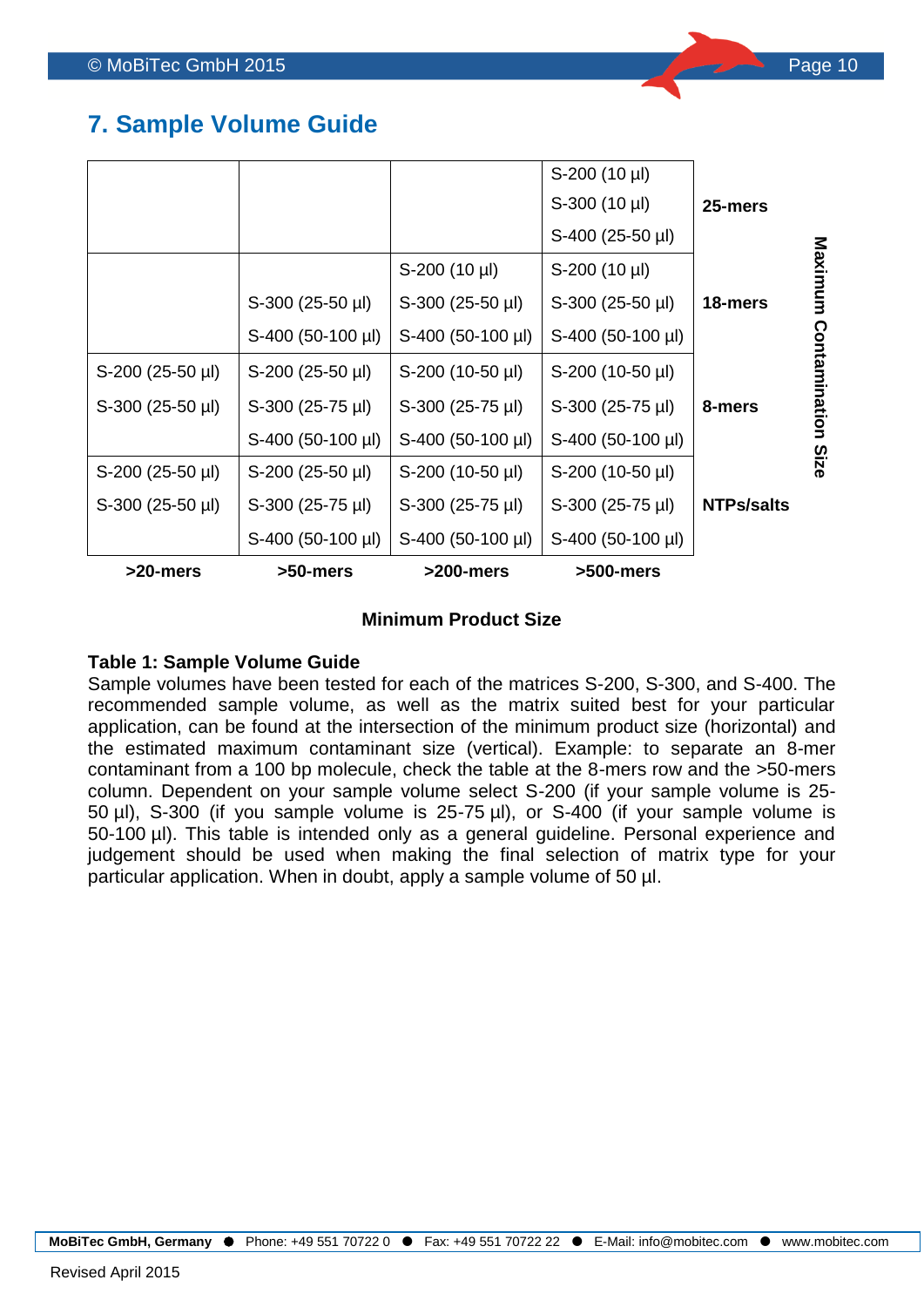## <span id="page-10-0"></span>**8. Applications**

We recommend MobiSpin S-Columns as rapid and efficient tool for the following applications:

- **Removal of dNTPs, oligos, and salt**
- **Removal of dye terminators** or unincorporated **labeled nucleotides** from DNA labeling reactions

### **Removal of dNTPs, oligos, and salt**

**MobiSpin S-Columns** pre-packed with **S-200, S-300, or S-400 Sephacryl® HR** matrix are particularly suited for purification of PCR and other enzymatic DNA reactions. With these matrices nucleotides, oligonucleotides, and buffer (but not enzymes) will be removed. The larger the pore size of the resin  $(S-400 > S-300 > S-200)$ , the greater the purity and lower the yield of the product. For obtaining optimal results please consider: the smallest product being purified should be at least 20 times larger than the largest impurity. For more specific columns selection, the size of the product (DNA/RNA), the length of the nucleic acid contaminant, and the sample volume must be considered (see Table 1, p. 10).

### **Removal of dye terminators or unincorporated labeled nucleotides**

**MobiSpin S-Columns** pre-packed with **S-200, S-300, or S-400 Sephacryl**® **HR** matrix are particularly suited for the

- removal of fluorescent dye dideoxyterminators (e.g., Cy5/Cy3 nucleotides) from cycle sequencing reactions.
- removal of unincorporated labeled nucleotides (dye-labeled or radiolabeled dNTPs or ddNTPs) from DNA labeling reactions, e.g., PCR probe labeling, Nick Translation, or DNA end-labeling. The purified DNA is applicable to downstream applications like FISH (fluorescence *in situ* hybridization) or Southern/Northern blotting. The removal of unincorporated labeled nucleotides is a precondition for determining the DNA labeling rate.

For good recovery rates, labeled DNA fragments must be at least 20 bp in length. For choosing the most applicable Sephacryl® HR matrix the exact size of the labeled DNA and the sample volume has to be considered (see Table 1, p. 10).